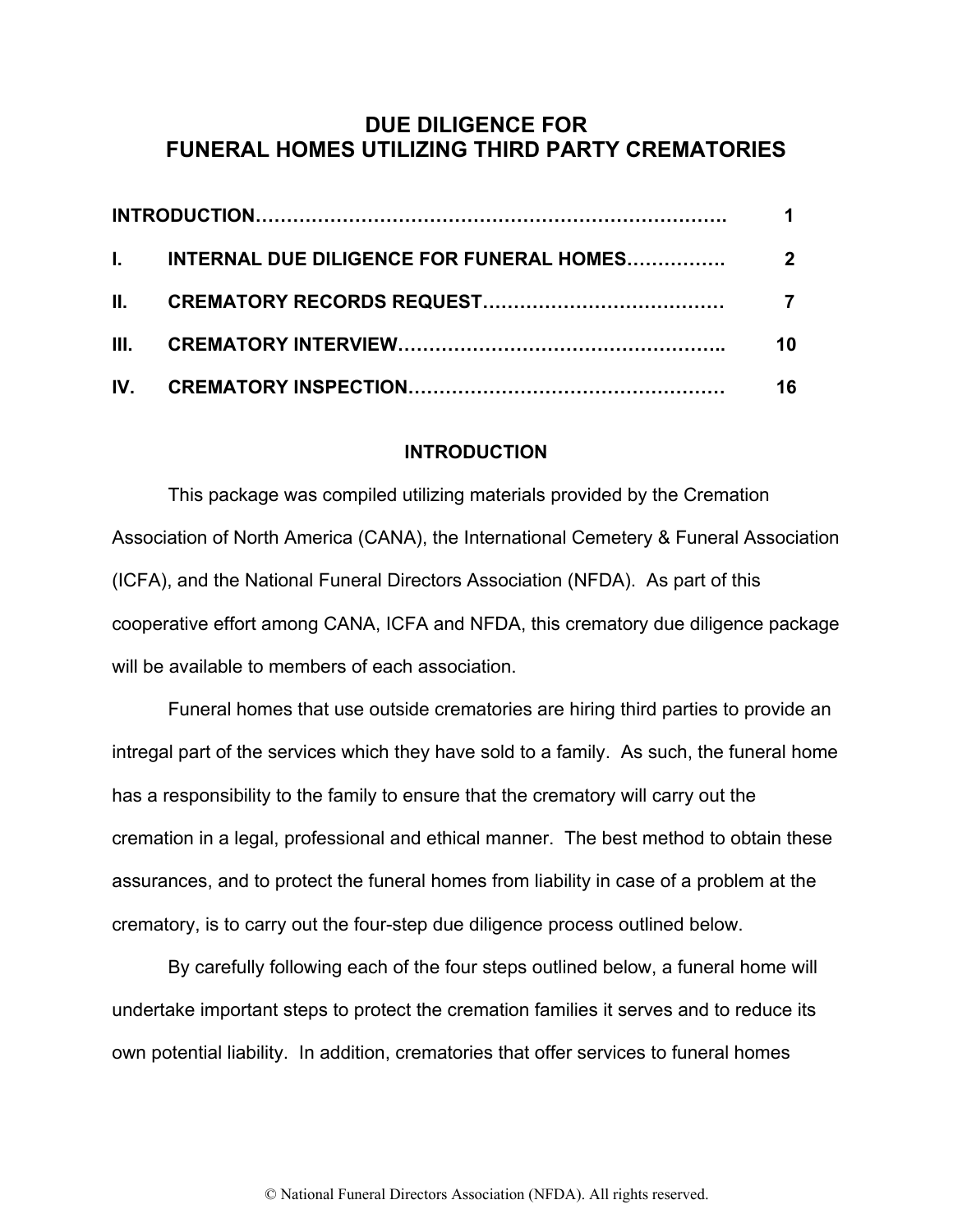should be prepared to respond to the information and document requests set forth in this package or risk losing the business of funeral homes.

Funeral homes and crematories that have questions regarding this due diligence package should feel free to contact their respective association for guidance.

## **DISCLAIMER**

**THE STEPS OUTLINED IN THIS DUE DILIGENCE PACKET ATTEMPT TO COVER ALL POSSIBLE SITUATIONS. AS A RESULT, MANY FUNERAL HOMES MAY FIND THAT NOT ALL OF THE PRECAUTIONARY STEPS SET FORTH IN THE PACKET NEED TO BE INCLUDED IN THEIR REVIEW OF THIRD PARTY CREMATORIES. EACH FUNERAL HOME MUST DECIDE FOR ITSELF WHICH STEPS IN THE DUE DILIGENCE PACKET ARE APPROPRIATE FOR THE PROTECTIONS OF THE FUNERAL HOME AND THE CONSUMERS IT SERVES.**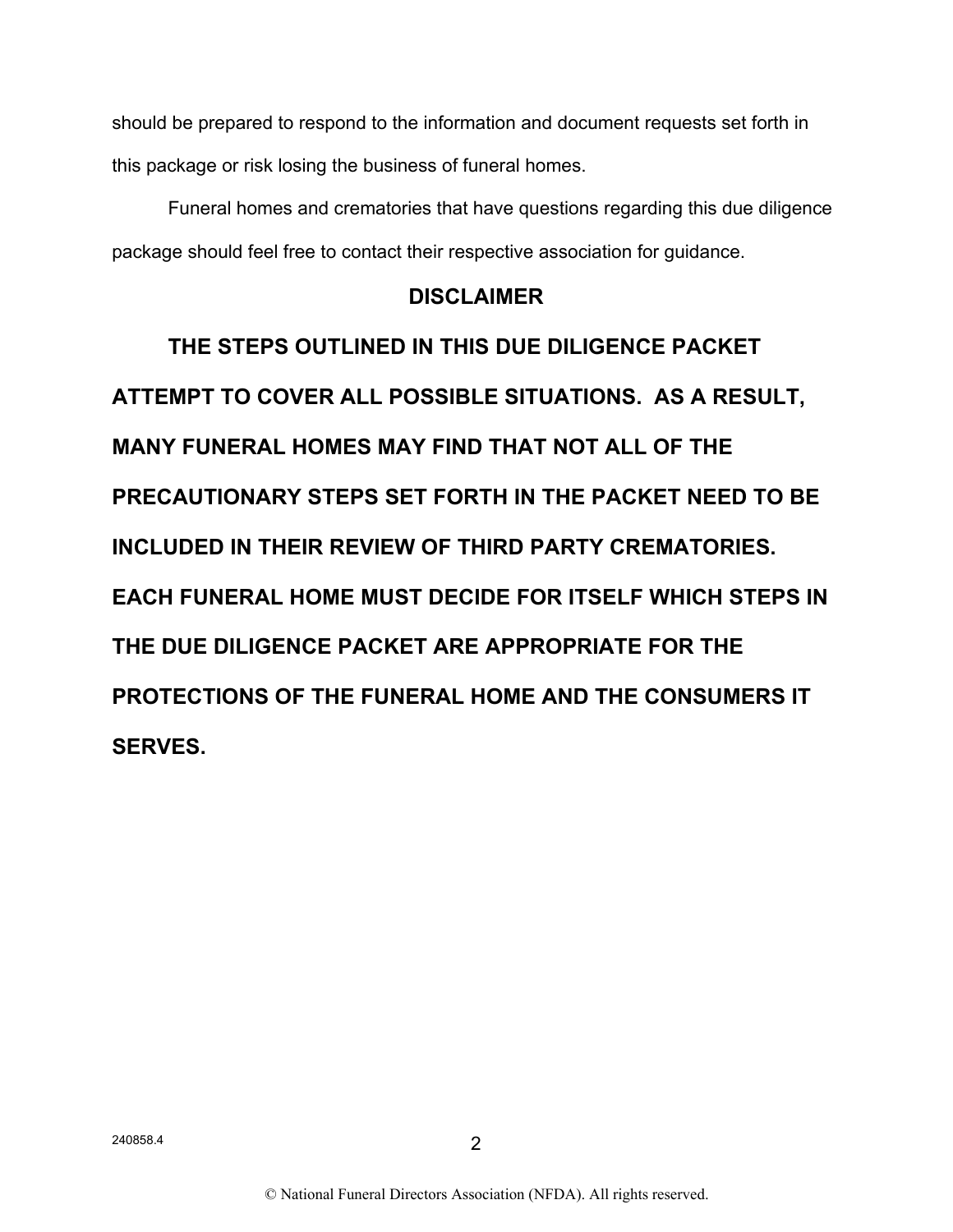### **I. INTERNAL DUE DILIGENCE FOR FUNERAL HOMES**

Due diligence begins with a review of the funeral home's own internal procedures. Examine each of the following areas to ensure that the funeral home properly handles cremation cases internally:

# A. CREMATION AUTHORIZATION FORMS

Does your state have a cremation authorization law which dictates the disclosures that must be addressed on a cremation authorization form? If so, make sure that the funeral home is utilizing a form that is in compliance with the requirements of the statute. If your state does not have such a law, make sure you are using a cremation authorization form that requires, at a minimum, the authorizing agent to attest to each of the following items:

- The identity of the decedent after positive identification has been made by the authorizing agent or his/her representative.
- The identity of the authorizing agent and his/her legal authority for authorizing the cremation.
- Authorization to remove and dispose of any medical devices implanted in the remains or a representation that no medical devices are present.
- Permission to cremate the body and mechanically pulverize the cremated remains after a detailed explanation of the process has been provided to the authorizing agent.
- Acknowledgement that the alternative container or casket will be cremated with the remains.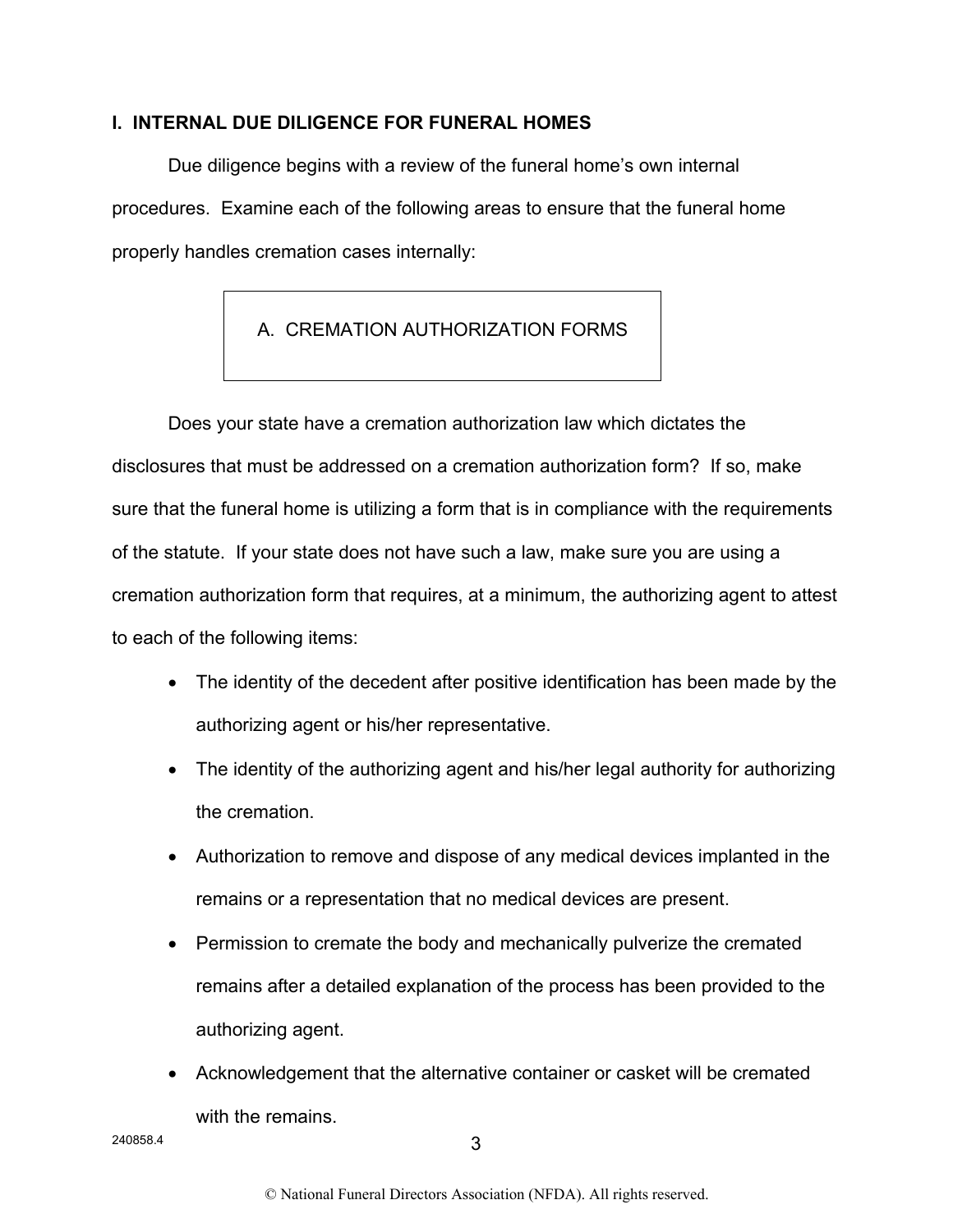- Acknowledgement that some commingling is inevitable and that it is impossible to retrieve all of the cremated remains.
- A designation of the urn and/or container which will be utilized to hold the cremated remains.
- Specific instructions as to what disposition is to take place with any personal property (clothing, eyeglasses, jewelry) on the remains.
- Specific instructions as to whom the cremated remains are to be delivered or, in the alternative, what other disposition of the cremated remains is to be made.
- Certification as to the accuracy and truthfulness of all statements made in the authorization form and indemnification of the funeral home and crematory by the authorizing agent.

## B. IDENTIFICATION PROCESS

The funeral home must have in place an identification process that ensures that any body received by the funeral home has been positively identified by the authorizing agent or his/her representative. An identification tag or medallion should be affixed to the remains throughout the entire time the body is in the possession of the funeral home. The funeral home should have the crematory execute a receipt for the remains of the decedent at the time the remains are turned over to the crematory.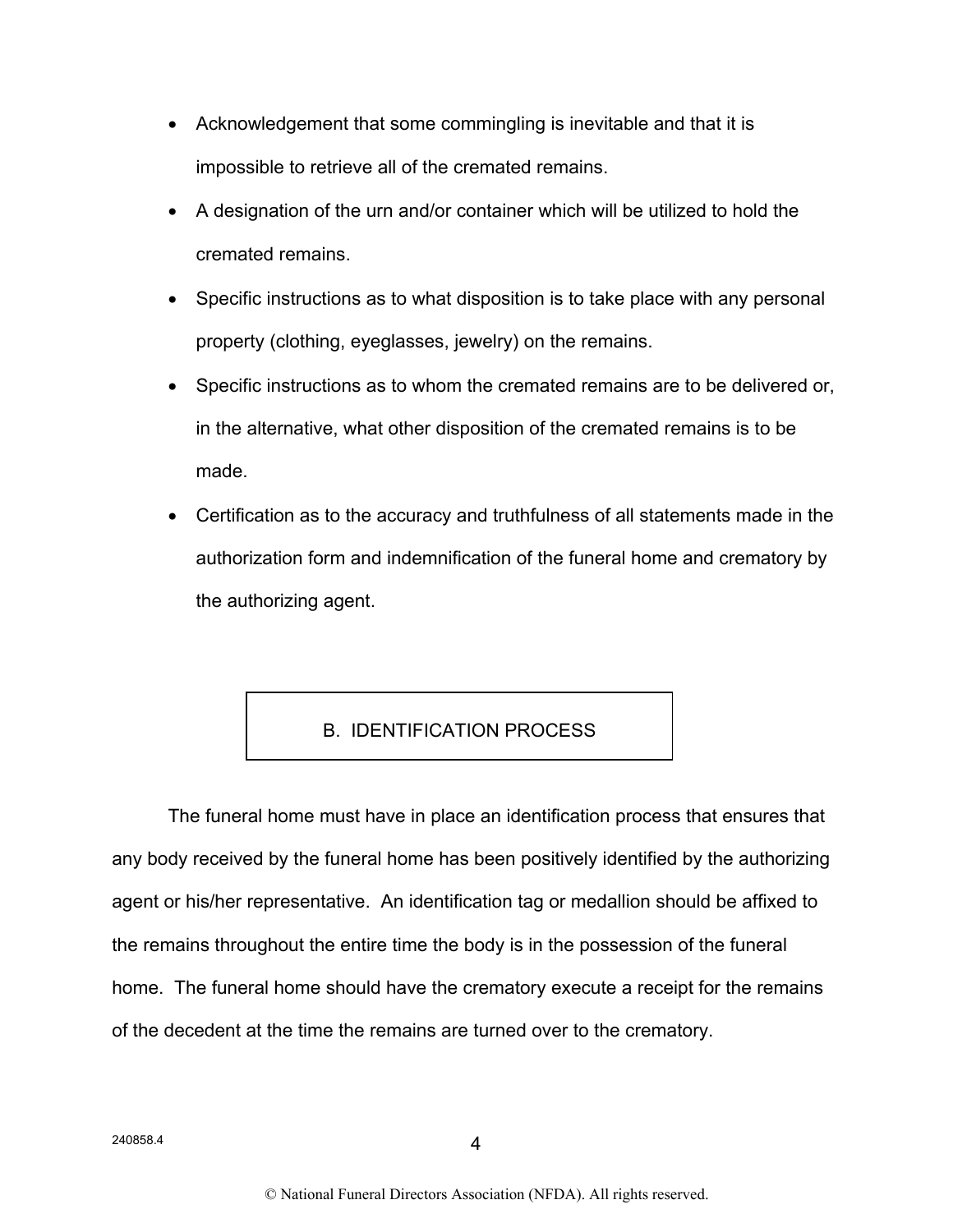When the funeral home receives the cremated remains back from the crematory, it must also maintain a strict identification process for the cremated remains. Identification should be attached to the urn or container holding the cremated remains **and** an identification tag should also be placed inside the urn or container. If there is more than one container holding the cremated remains, both containers should be similarly identified and each identification tag should reference the fact that the cremated remains are in two containers. Cremated remains should always be stored in a secure, enclosed area with a log book showing when and from whom the funeral home received them and when and to whom the funeral home delivered them.

If cremated remains are placed in a pendant or other piece of jewelry, or incorporated in some other fashion into an object, that object should be identified as holding or containing the cremated remains of the decedent until such time as the funeral home delivers it to the family.

### C. TRANSPORTATION

The funeral home should deliver the remains to the crematory using its own personnel. Funeral home personnel should confirm that the crematory operator has accepted the remains, that the crematory operator has been presented with the cremation authorization form and any necessary permits and authorization, and that the crematory operator has executed the receipt.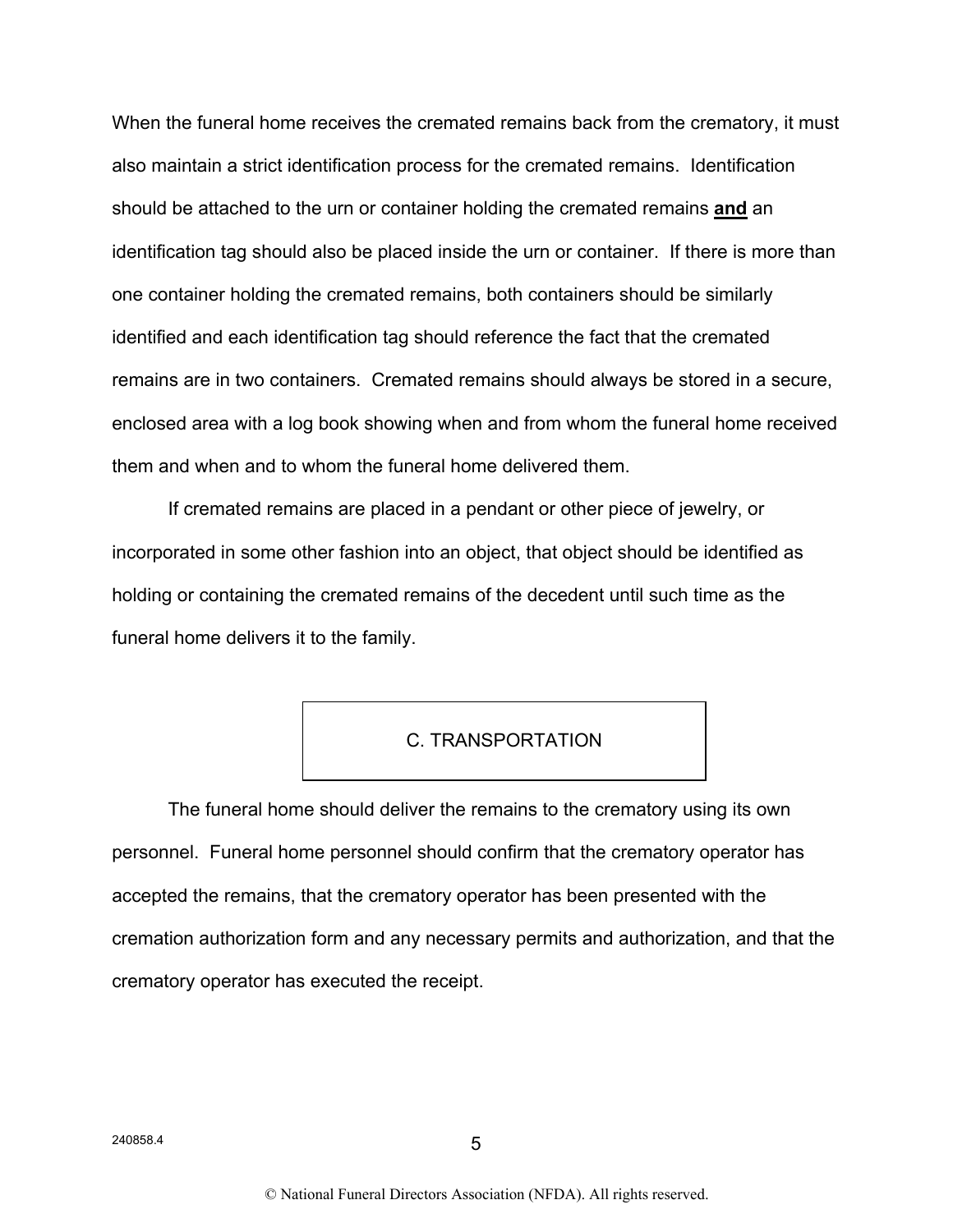## D. HANDLING CREMATED REMAINS

When accepting cremated remains from the crematory, funeral home personnel should immediately inspect the urn or container to ensure that there is appropriate identification attached to the urn or container. Once the funeral home has taken possession of the cremated remains, it should only deliver the cremated remains to the recipient designated in the cremation authorization form. If the authorizing agent wishes to change the disposition or delivery instructions in the cremation authorization form, any such modification should be in writing, signed by the authorizing agent, and delivered to funeral home personnel. Funeral homes should always obtain an executed receipt when turning over possession of the cremated remains to the authorizing agent or a designated third party.

## E. INSURANCE REVIEW

Funeral homes should periodically have their insurance agent review their professional liability (also known as "errors and omissions") insurance to determine if it is at adequate levels and covers liabilities for independent contractors that the funeral home utilizes, such as a crematory. Funeral homes may also want to consider the purchase of an umbrella policy which could cover in the event of a catastrophic court judgment against the funeral home.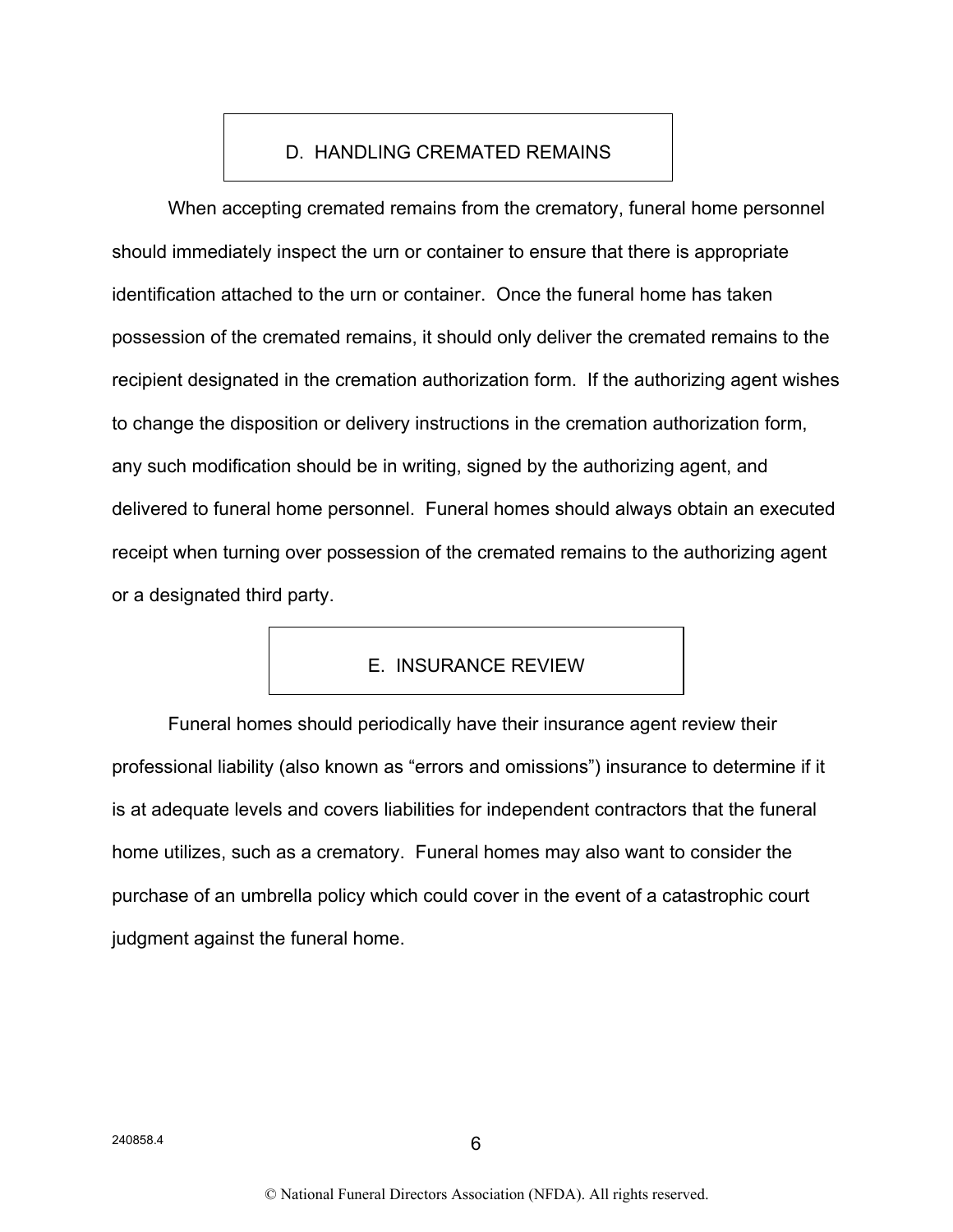## F. DUE DILIGENCE FILE

For every outside crematory the funeral home uses, the funeral home should have a "due diligence" file. In that file, the funeral home will place the documentation and reports that will be generated from following the other three steps outlined in this due diligence package.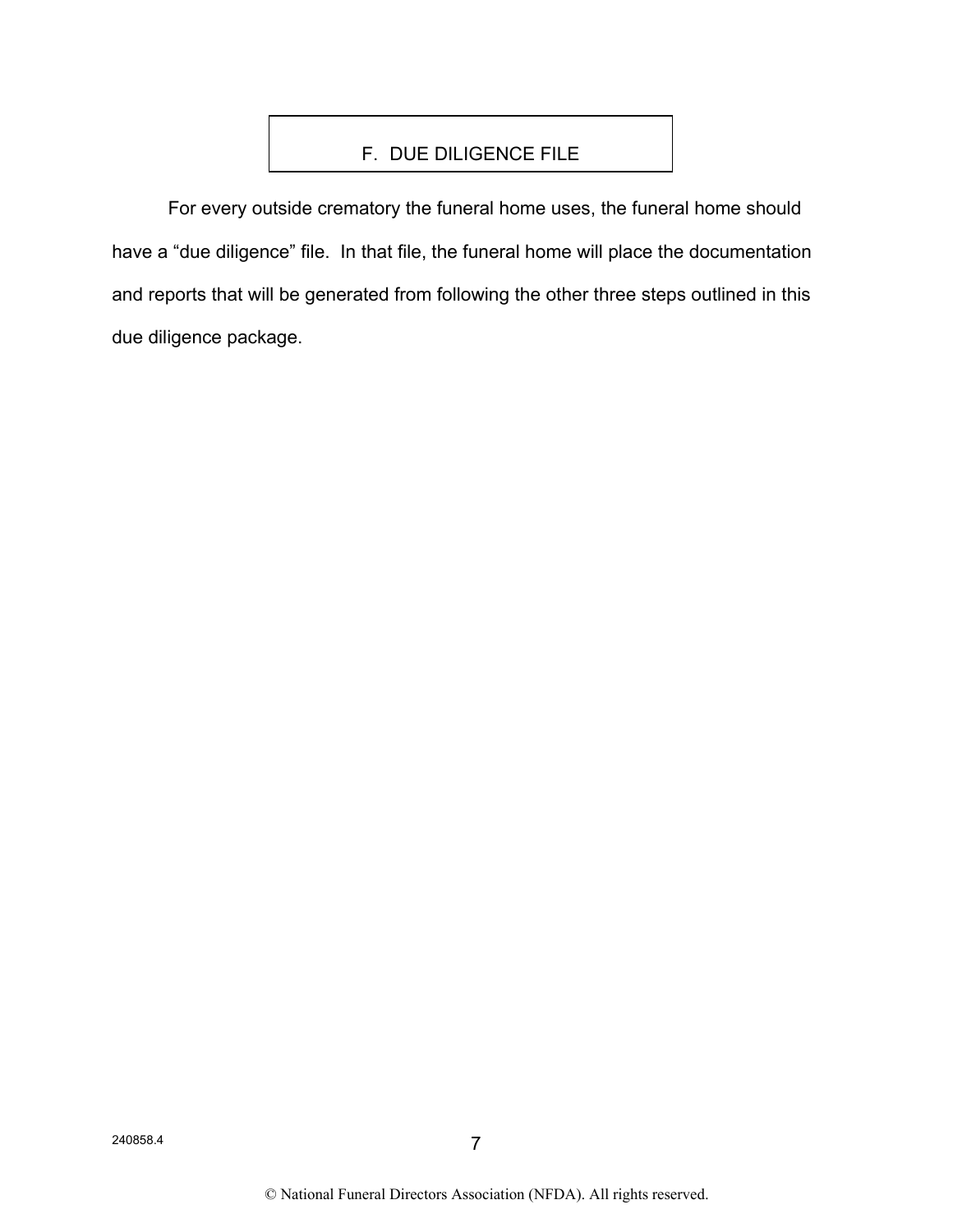#### **II. CREMATORY RECORDS REQUEST**

One important aspect of due diligence is a review of the licenses and operational records of the crematory. A crematory should be willing to provide copies of its licenses and applicable operational records to each funeral home it serves. A refusal by the crematory to provide the records when requested should be regarded as a red flag to the funeral home.

On page 8, the funeral home will find a records request that it should send to each crematory it uses. If the crematory does not send the requested records or makes an incomplete response, the funeral home should follow up with the crematory to obtain the records.

Once the records are received, review them to see that the crematory has proper authorization under state law, has trained its operators, has adopted comprehensive operational procedures, maintained sufficient liability insurance, and utilizes appropriate authorization forms. If you see a deficiency, raise it with the crematory and have it addressed to your satisfaction. If it is not, use another crematory.

All records obtained from the crematory should be maintained in the due diligence file that the funeral home keeps on each crematory. In the file, the funeral home should maintain a log showing when the records were requested, received, and reviewed, and, if any deficiencies were detected, when they were brought to the crematory's attention and when the matter was resolved.

The records request should be updated at least once a year.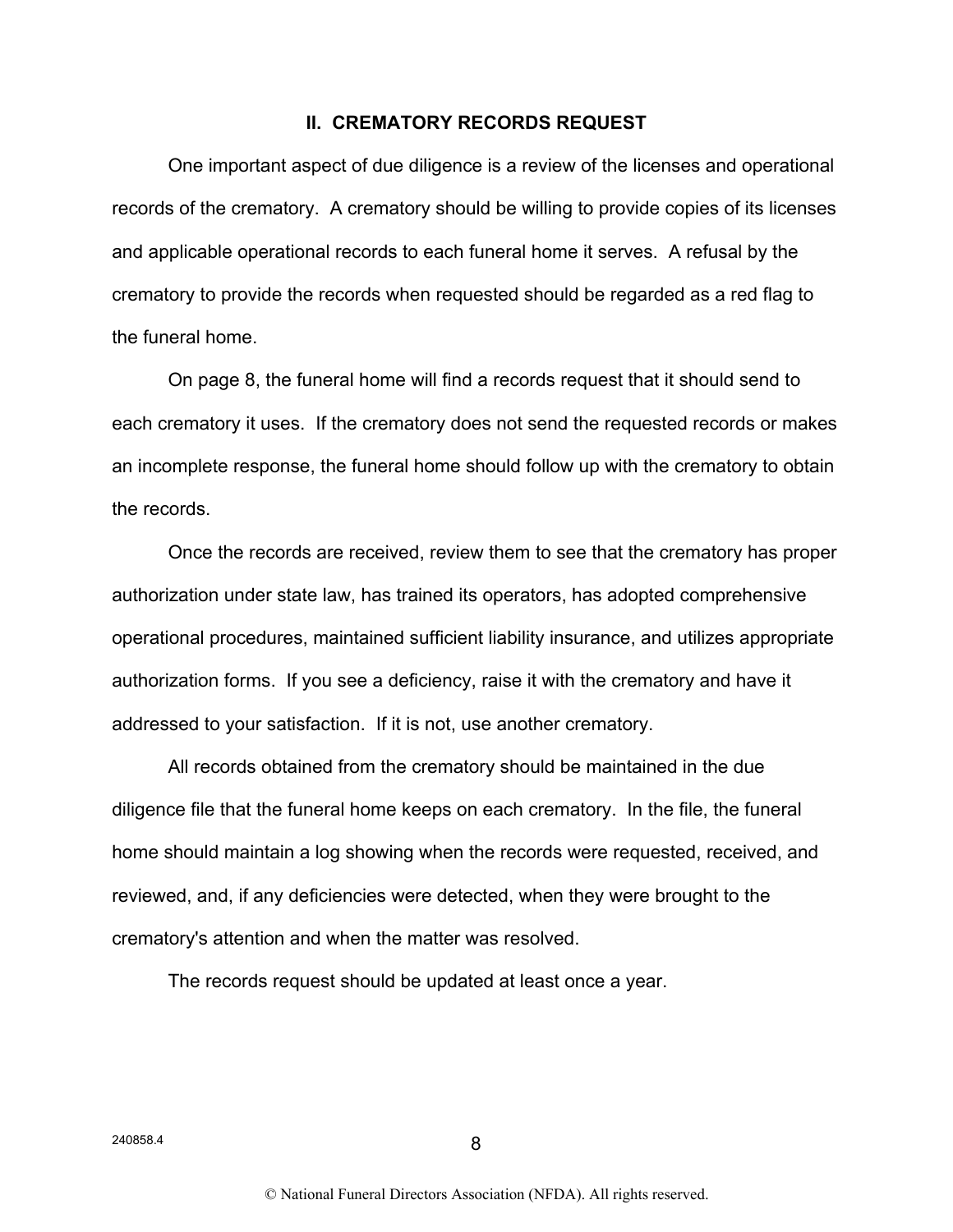### **CREMATORY RECORDS REQUEST**

| Address of Crematory: <u>contract and a set of contract and a set of crematory:</u>                                                                                                                                            |  |
|--------------------------------------------------------------------------------------------------------------------------------------------------------------------------------------------------------------------------------|--|
| Contact and Telephone No.: \\contact and Telephone No.: \\contact \\contact and Telephone No.: \\contact \\contact \\contact \\contact \\contact \\contact \\contact \\contact \\contact \\contact \\contact \\contact \\conta |  |
| <b>Name of Funeral Home:</b> (the "Funeral Home")                                                                                                                                                                              |  |
|                                                                                                                                                                                                                                |  |
| <b>Contact and Telephone No.: Example 20 Contact and Telephone No.:</b>                                                                                                                                                        |  |

The Funeral Home is requesting that the Crematory provide copies of the records listed below or, if the records are not available, please explain why in the space provided. The Funeral Home needs the requested records as part of its due diligence investigation to make sure that any crematory it uses is operating in a lawful and professional manner. Your cooperation is greatly appreciated.

Please return the records with a completed copy of this Crematory Records Request form to the Funeral Home at the address listed above. If you have any questions, please call the Funeral Home contact listed above. Thank you in advance for your prompt response.

### **IF A REQUESTED RECORD IS NOT PRODUCED, PLEASE EXPLAIN WHY.**

|    | Copy Provided.                                                               |
|----|------------------------------------------------------------------------------|
|    | Copy Not Provided Because:                                                   |
| 2. | State Crematory License or Permit.                                           |
|    | Copy Provided.                                                               |
|    | Copy Not Provided Because:                                                   |
| 3. | Copies of Membership Certificates from CANA, Better Business Bureau or Other |

3. Copies of Membership Certificates from CANA, Better Business Bureau or Other Organizations.



Copy Provided.

Copy Not Provided Because:  $\Box$ 

1. Policy and Procedure Manual for Crematory.

240858.4 9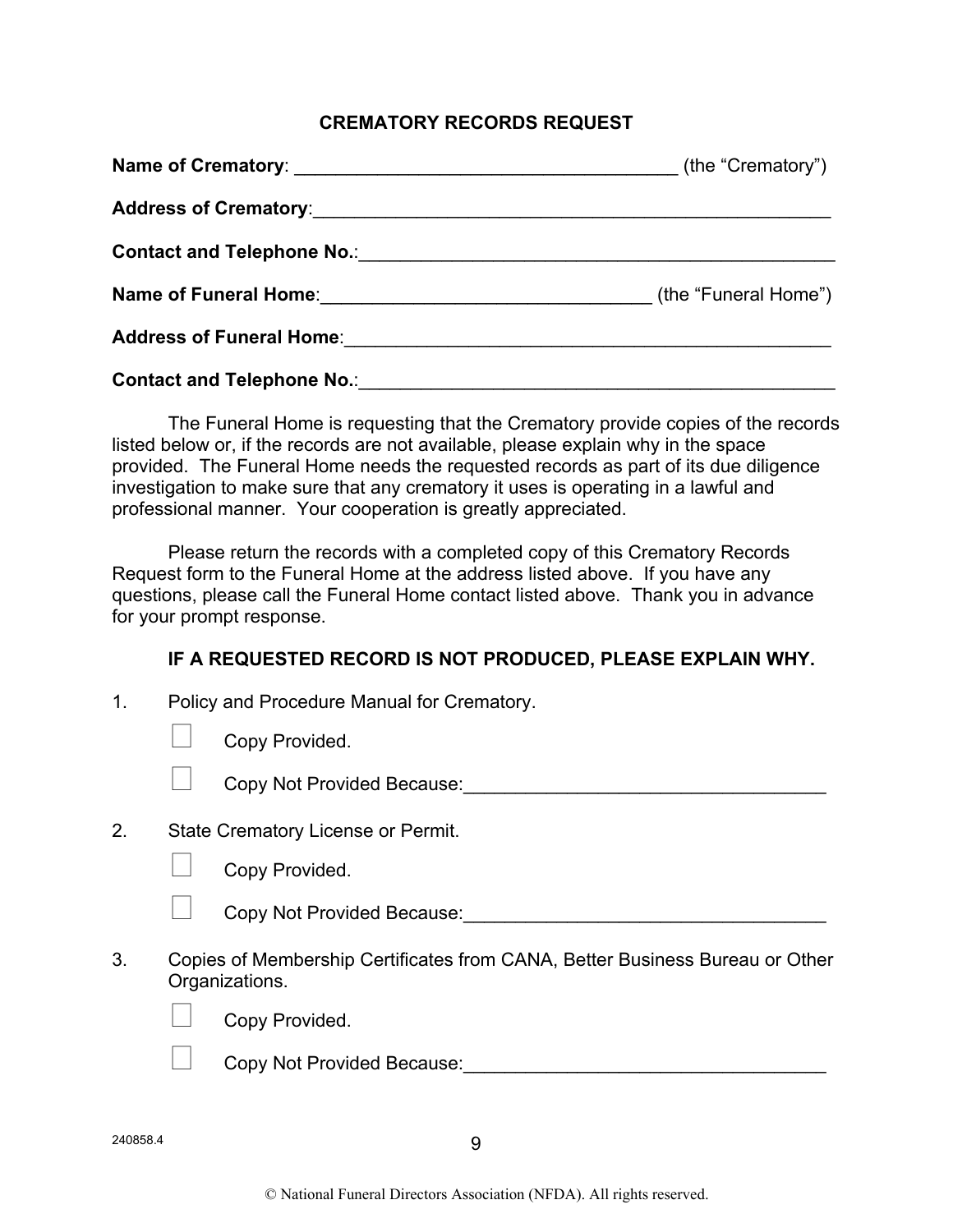| List of Crematory Operators Employed by Crematory and a Copy of any Operator |
|------------------------------------------------------------------------------|
| Certification each has.                                                      |

|     |            | Copy Provided.                                                                                                                          |
|-----|------------|-----------------------------------------------------------------------------------------------------------------------------------------|
|     |            | Copy Not Provided Because:<br><u>Copy Not Provided Because:</u>                                                                         |
| 5.  |            | Copies of Liability Insurance Policy and Professional Liability (Errors and<br><b>Omissions) Insurance Policy Carried by Crematory.</b> |
|     |            | Copy Provided.                                                                                                                          |
|     |            | Copy Not Provided Because:<br><u>Copy Not Provided Because:</u>                                                                         |
| 6.  | Crematory. | Copies of Cremation Authorization Form and Any Release Forms Used by                                                                    |
|     |            | Copies Provided.                                                                                                                        |
|     |            | Copies Not Provided Because: Notice of the Copies Not Provided Because:                                                                 |
| 7.  |            | Copies of All Body Acceptance Receipt Forms and Cremated Remains Receipt<br>Forms Used by Crematory.                                    |
|     |            | Copies Provided.                                                                                                                        |
|     |            | Copies Not Provided Because: Notified Apple 2014                                                                                        |
| 8.  |            | Copies of All Price Lists Used by Crematory.                                                                                            |
|     |            | Copies Provided.                                                                                                                        |
|     |            | Copies Not Provided Because: Notice of the Copies Not Provided Because:                                                                 |
| 9.  |            | Copies of Any State Inspection Reports of the Crematory.                                                                                |
|     |            | Copies Provided.                                                                                                                        |
|     |            | Copies Not Provided Because: 2008                                                                                                       |
| 10. |            | Copies of Most Recent Maintenance/Inspection Reports or Logs Used Internally<br>by the Crematory for its Equipment.                     |
|     |            | Copies Provided.                                                                                                                        |
|     |            | Copies Not Provided Because:                                                                                                            |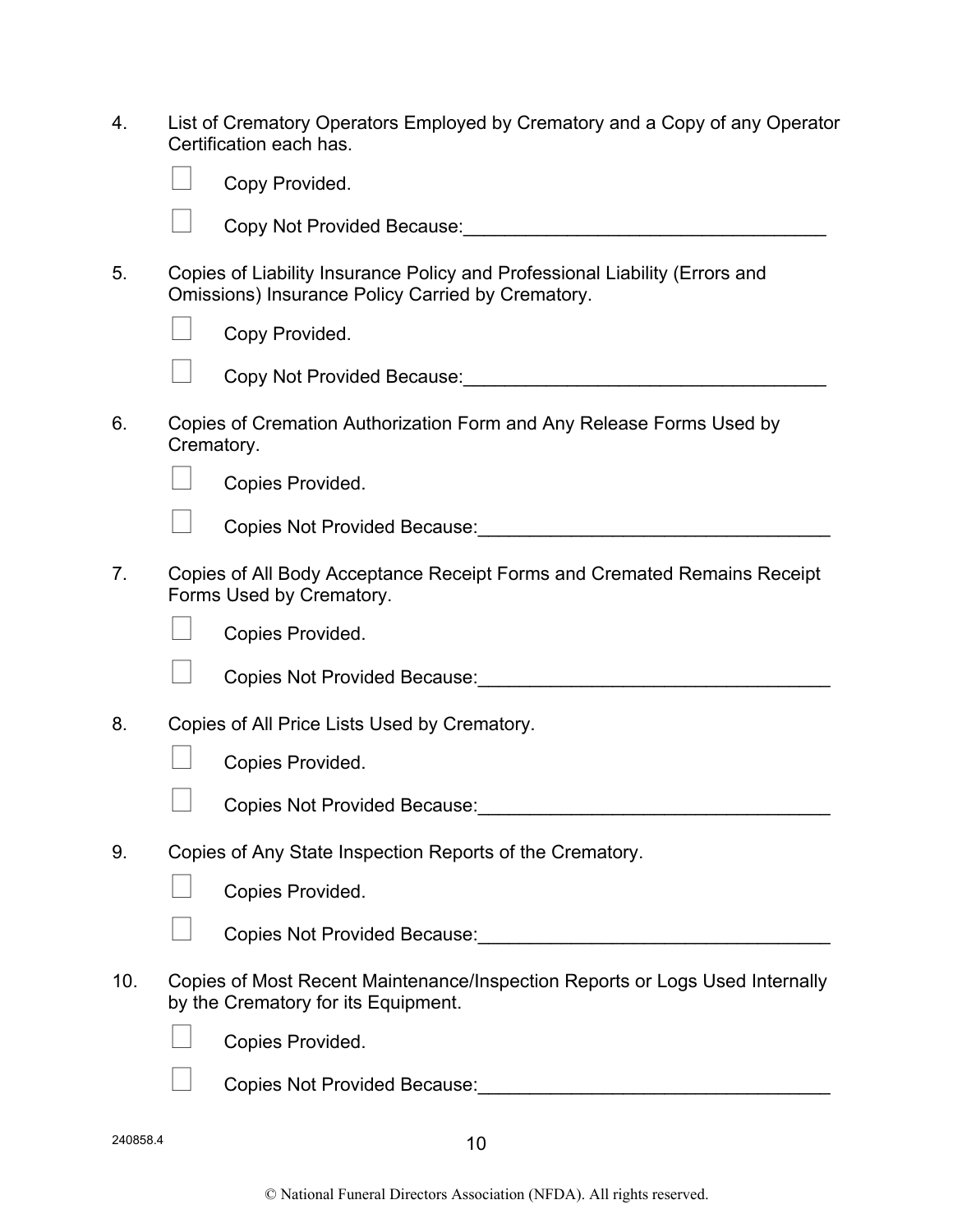#### **III. CREMATORY INTERVIEW**

The third step of crematory due diligence is to interview the management of the crematory to obtain information on its personnel, facilities and operations. A list of sample interview questions have been prepared that probes each of these three areas. Funeral homes should feel free to supplement the questions with their own inquiries.

Prior to conducting the interview, the funeral home should call for an appointment so that the crematory manager is available and has set aside sufficient time for the interview. Funeral home personnel conducting the interview should take written notes of the responses to the questions. If any response is unsatisfactory or raises concerns, address it with the crematory manager immediately. For example, if the funeral home personnel believe that the crematory's system for ensuring proper identification of a body is insufficient, discuss it with the crematory manager and obtain written assurances that your concerns will be addressed.

If after returning to the funeral home and reviewing the responses to the questions, the funeral home still has concerns regarding the crematory, list those concerns in writing and send them to the crematory manager. In addition, if the funeral home believes it needs further information, send a written request to the crematory listing the follow up questions. If the crematory does not respond in a timely manner, the funeral home can either contact crematory management again or decide not to use the crematory.

Make sure that the cremation interview sheet with your written notes, any followup inquiries, and all responses from the crematory are maintained in the permanent due diligence file on the crematory.

 $240858.4$  11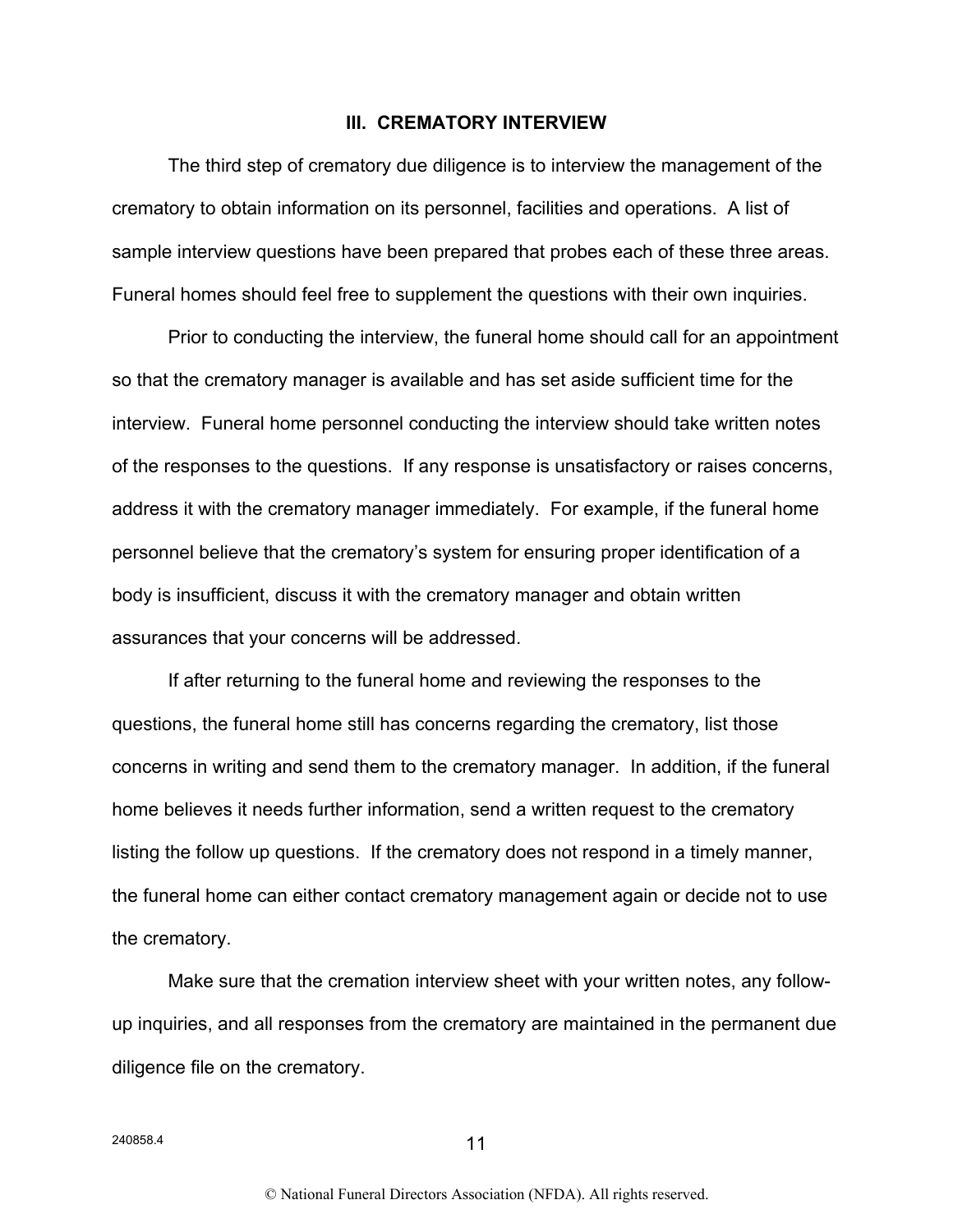## **CREMATORY INTERVIEW QUESTIONS**

A. MANAGEMENT AND PERSONNEL

- 1. Who owns the crematory?
- 2. When did the current owner acquire or start the crematory?
- 3. How many crematory operators are employed by the crematory?
- 4. What type of background check is conducted before a crematory operator  $\blacksquare$  is hired?

 $\mathcal{L}_\text{max} = \mathcal{L}_\text{max} = \mathcal{L}_\text{max} = \mathcal{L}_\text{max} = \mathcal{L}_\text{max} = \mathcal{L}_\text{max} = \mathcal{L}_\text{max} = \mathcal{L}_\text{max} = \mathcal{L}_\text{max} = \mathcal{L}_\text{max} = \mathcal{L}_\text{max} = \mathcal{L}_\text{max} = \mathcal{L}_\text{max} = \mathcal{L}_\text{max} = \mathcal{L}_\text{max} = \mathcal{L}_\text{max} = \mathcal{L}_\text{max} = \mathcal{L}_\text{max} = \mathcal{$ 

5. What type of training and/or certification is required of the crematory

operators and who conducts the certification? \_\_\_\_\_\_\_\_\_\_\_\_\_\_\_\_\_\_\_\_\_\_\_\_\_\_\_\_\_\_\_\_\_\_

 $\mathcal{L}_\text{max} = \mathcal{L}_\text{max} = \mathcal{L}_\text{max} = \mathcal{L}_\text{max} = \mathcal{L}_\text{max} = \mathcal{L}_\text{max} = \mathcal{L}_\text{max} = \mathcal{L}_\text{max} = \mathcal{L}_\text{max} = \mathcal{L}_\text{max} = \mathcal{L}_\text{max} = \mathcal{L}_\text{max} = \mathcal{L}_\text{max} = \mathcal{L}_\text{max} = \mathcal{L}_\text{max} = \mathcal{L}_\text{max} = \mathcal{L}_\text{max} = \mathcal{L}_\text{max} = \mathcal{$ 

 $\mathcal{L}_\text{max} = \mathcal{L}_\text{max} = \mathcal{L}_\text{max} = \mathcal{L}_\text{max} = \mathcal{L}_\text{max} = \mathcal{L}_\text{max} = \mathcal{L}_\text{max} = \mathcal{L}_\text{max} = \mathcal{L}_\text{max} = \mathcal{L}_\text{max} = \mathcal{L}_\text{max} = \mathcal{L}_\text{max} = \mathcal{L}_\text{max} = \mathcal{L}_\text{max} = \mathcal{L}_\text{max} = \mathcal{L}_\text{max} = \mathcal{L}_\text{max} = \mathcal{L}_\text{max} = \mathcal{$ 

6. What is the turnover rate that the crematory has experienced with

crematory operators? **Example 20** 

B. FACILITIES AND EQUIPMENT

1. Does the crematory have refrigeration?  $\Box$  Yes  $\Box$  No

If so, how many bodies can it hold and what is the age of the equipment?

dies and bodies and bodies and bodies and bodies and bodies and bodies and bodies and bodies are also bodies and bodies and bodies are also bodies and bodies are also bodies and bodies are also bodies and bodies are also b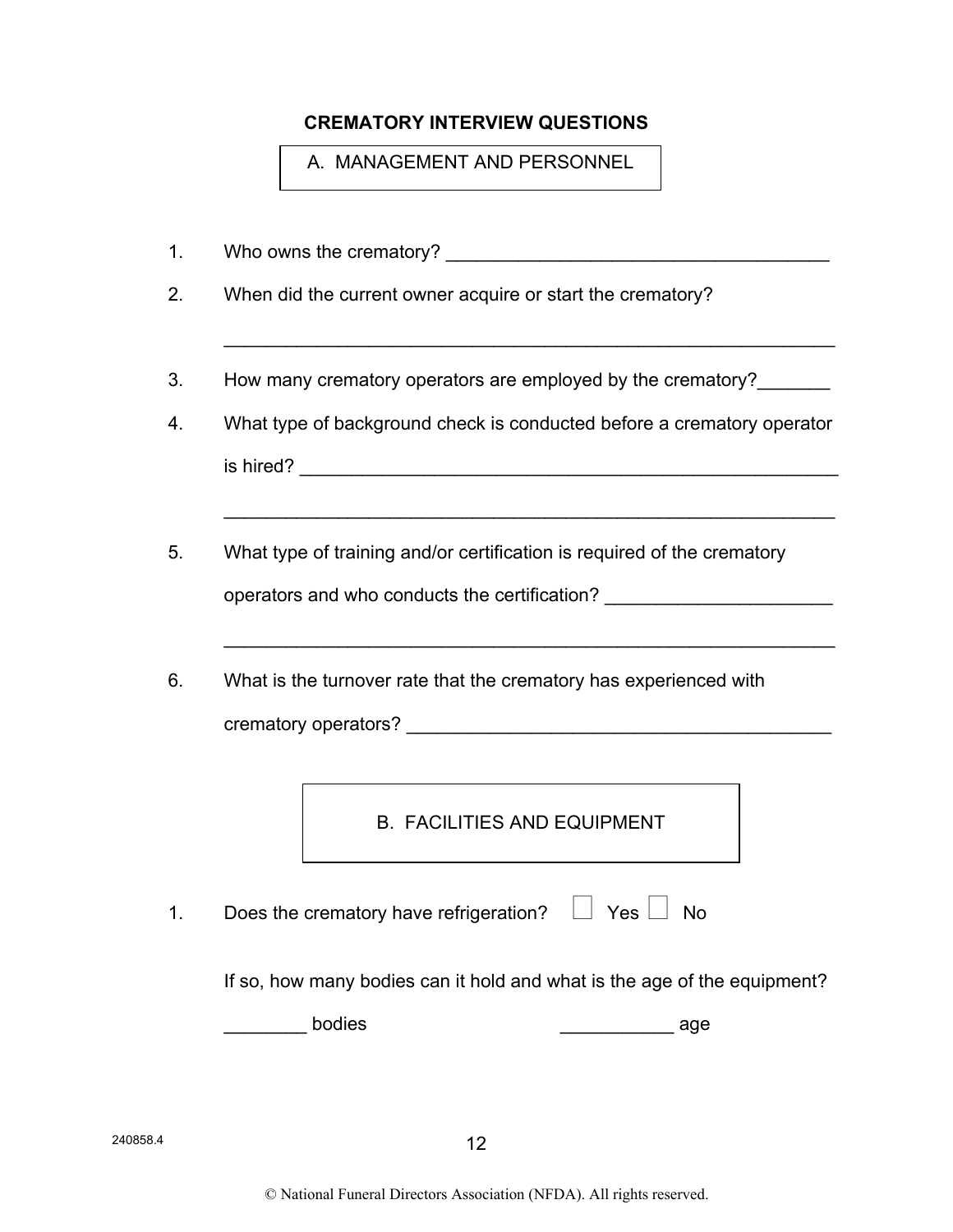| 2.       | Describe the retort that is used, including its manufacturer and year of                                                               |
|----------|----------------------------------------------------------------------------------------------------------------------------------------|
|          |                                                                                                                                        |
| 3.       | What type of processing station is used by the crematory? ___________                                                                  |
| 4.       | Describe the schedule for servicing and inspecting crematory equipment.<br><u> 1989 - Johann Stoff, amerikansk politiker (d. 1989)</u> |
| 5.       | Does the crematory have an alarm/security system. $\Box$ Yes $\Box$<br><b>No</b>                                                       |
|          |                                                                                                                                        |
|          | <u> 1989 - Johann Barn, fransk politik (f. 1989)</u><br>C. OPERATIONS                                                                  |
| 1.       | What procedures are used to identify remains awaiting cremation, remains                                                               |
|          | in the cremation chamber, cremated remains in the processing station,                                                                  |
|          | and the urn or container holding cremated remains?                                                                                     |
|          |                                                                                                                                        |
| 2.       | How many cremations were performed this year and last year?                                                                            |
|          | This year: ______________<br>Last year: ___________________                                                                            |
| 3.       | How and where are remains stored when awaiting cremation?                                                                              |
| 240858.4 | 13                                                                                                                                     |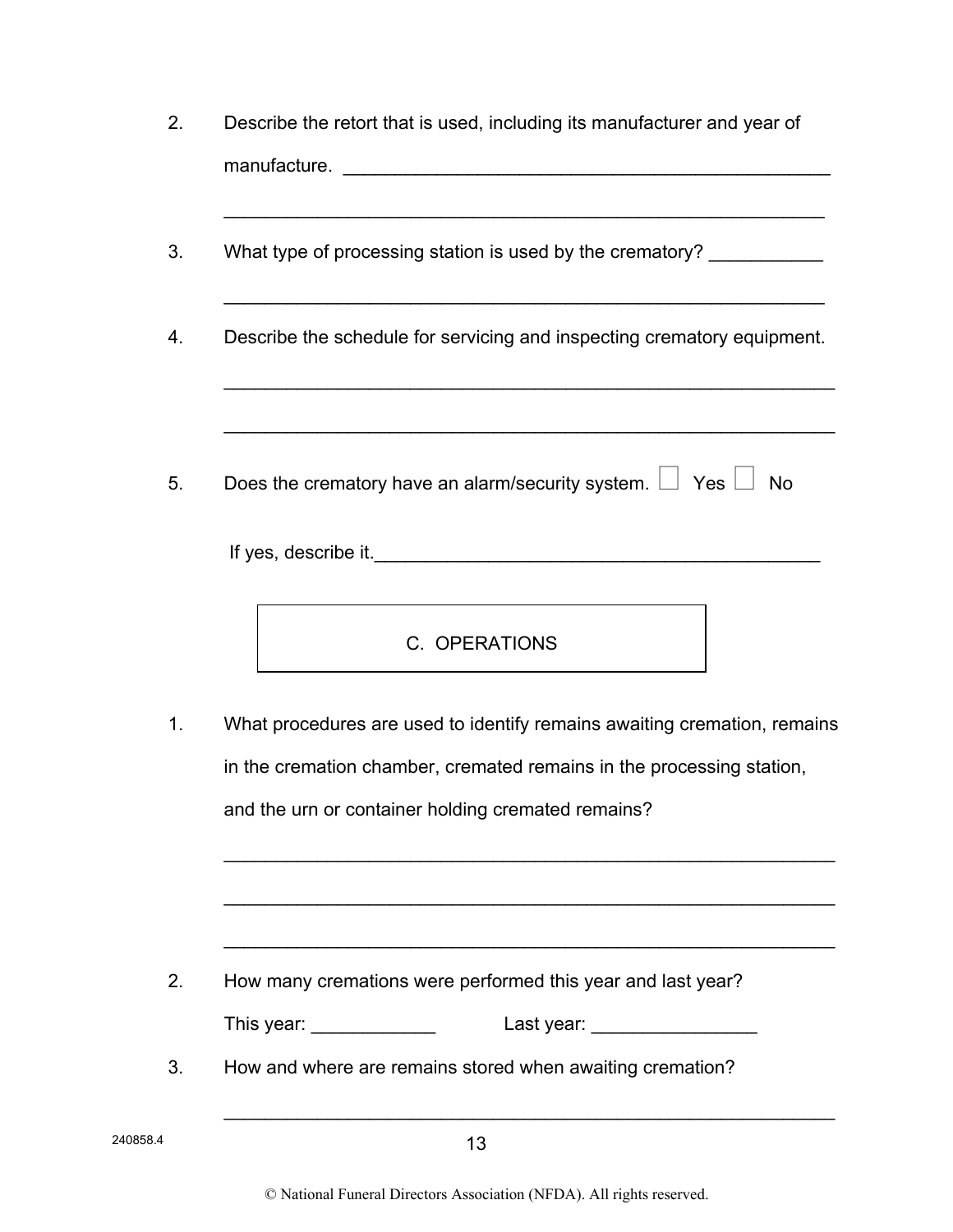| How long does the crematory typically hold a body before cremation?             |
|---------------------------------------------------------------------------------|
| How are cremations scheduled? Are cremations done by appointment?               |
|                                                                                 |
| Does the crematory sell or offer to sell its cremation services directly to the |
| public? U Yes U No                                                              |
| Does the crematory allow witnessing of the cremation by the public?             |
| Yes $\Box$ No. If yes, what type of facility has been set up for the            |
|                                                                                 |
| Describe what requirements the crematory has for cremation containers.          |
|                                                                                 |
| What does the crematory do with commingled cremated remains dust in             |
|                                                                                 |
| If the crematory does not collect cremated remains dust, what happens to        |
|                                                                                 |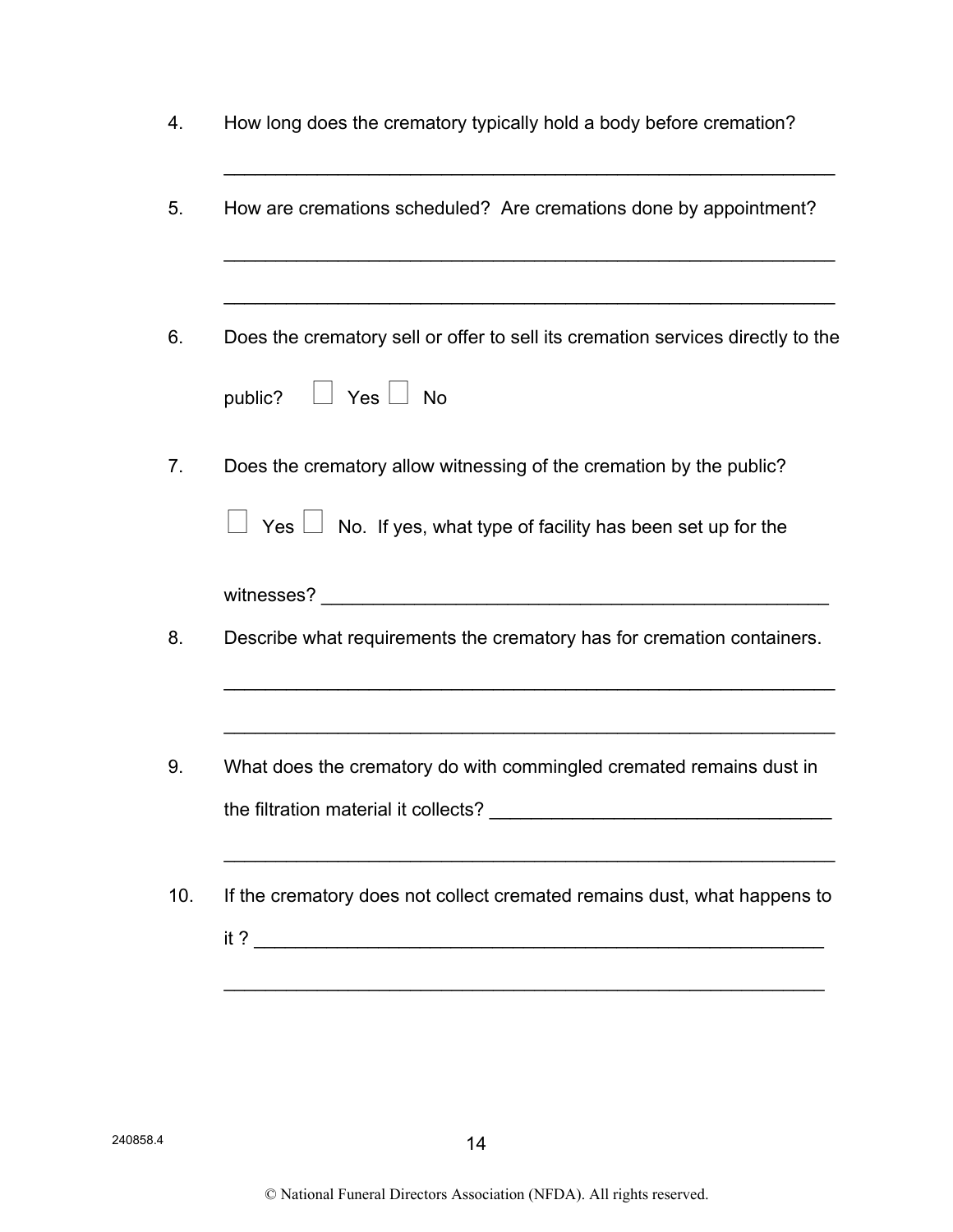| 11. | Describe the crematory's policy for recovering, handling, and disposition of |
|-----|------------------------------------------------------------------------------|
|     | jewelry, dental gold, prosthesis, medical devices, and casket hardware.      |
|     |                                                                              |
|     |                                                                              |
|     |                                                                              |
| 12. | Does the crematory allow metal caskets? $\Box$ Yes $\Box$ No. If yes, what   |
|     |                                                                              |
|     |                                                                              |
| 13. | Does the crematory perform pet cremations or cremation of medical            |
|     | waste? $\Box$ Yes $\Box$ No If yes, are pet cremations and/or medical waste  |
|     | cremations done in a separate retort that is not used for cremation of       |
|     | human remains? □ Yes □ No                                                    |
| 14. | Describe the crematory's policy for handling excess cremated remains?        |
|     |                                                                              |
| 15. | Describe the crematory's procedures for identifying and labeling cremated    |
|     |                                                                              |
|     |                                                                              |
| 16. | Describe the crematory's policy for packaging, shipping, and delivering      |
|     |                                                                              |
|     |                                                                              |

 $\mathcal{L}_\text{max}$  , and the contract of the contract of the contract of the contract of the contract of the contract of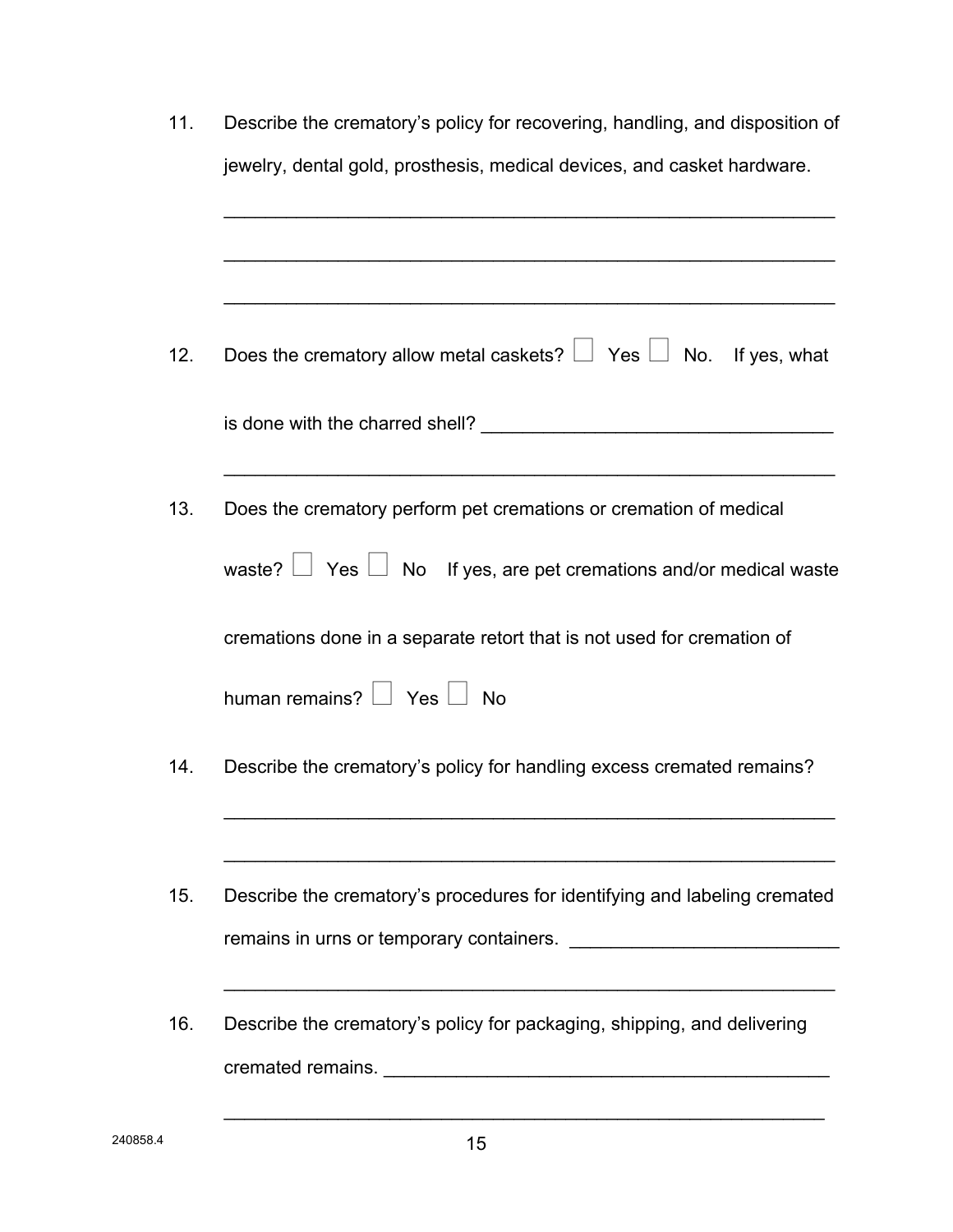| 17. | Describe the crematory's policy for handling unclaimed cremated remains.                                                                                                                                                       |
|-----|--------------------------------------------------------------------------------------------------------------------------------------------------------------------------------------------------------------------------------|
| 18. | Does the crematory have a scattering service? $\Box$ Yes $\Box$ No If yes,                                                                                                                                                     |
|     | please explain how it operates. The same state of the state of the state of the state of the state of the state of the state of the state of the state of the state of the state of the state of the state of the state of the |
| 19. | Does the crematory offer educational tours of the crematory for funeral                                                                                                                                                        |
|     | home personnel? $\Box$ Yes $\Box$ No If yes, please explain how this can                                                                                                                                                       |
|     |                                                                                                                                                                                                                                |
| 20. | Does the crematory permit unannounced inspections of the crematory                                                                                                                                                             |
|     | facility by funeral home personnel? $\Box$ Yes $\Box$ No                                                                                                                                                                       |
| 21. | Will the crematory list the funeral home as an additional insured on its                                                                                                                                                       |
|     | professional liability insurance policy? $\Box$ Yes $\Box$ No. If yes, will the                                                                                                                                                |
|     | crematory furnish the funeral home proof that its name has been added to                                                                                                                                                       |
|     | the policy as an additional insured? $\Box$ Yes $\Box$<br><b>No</b>                                                                                                                                                            |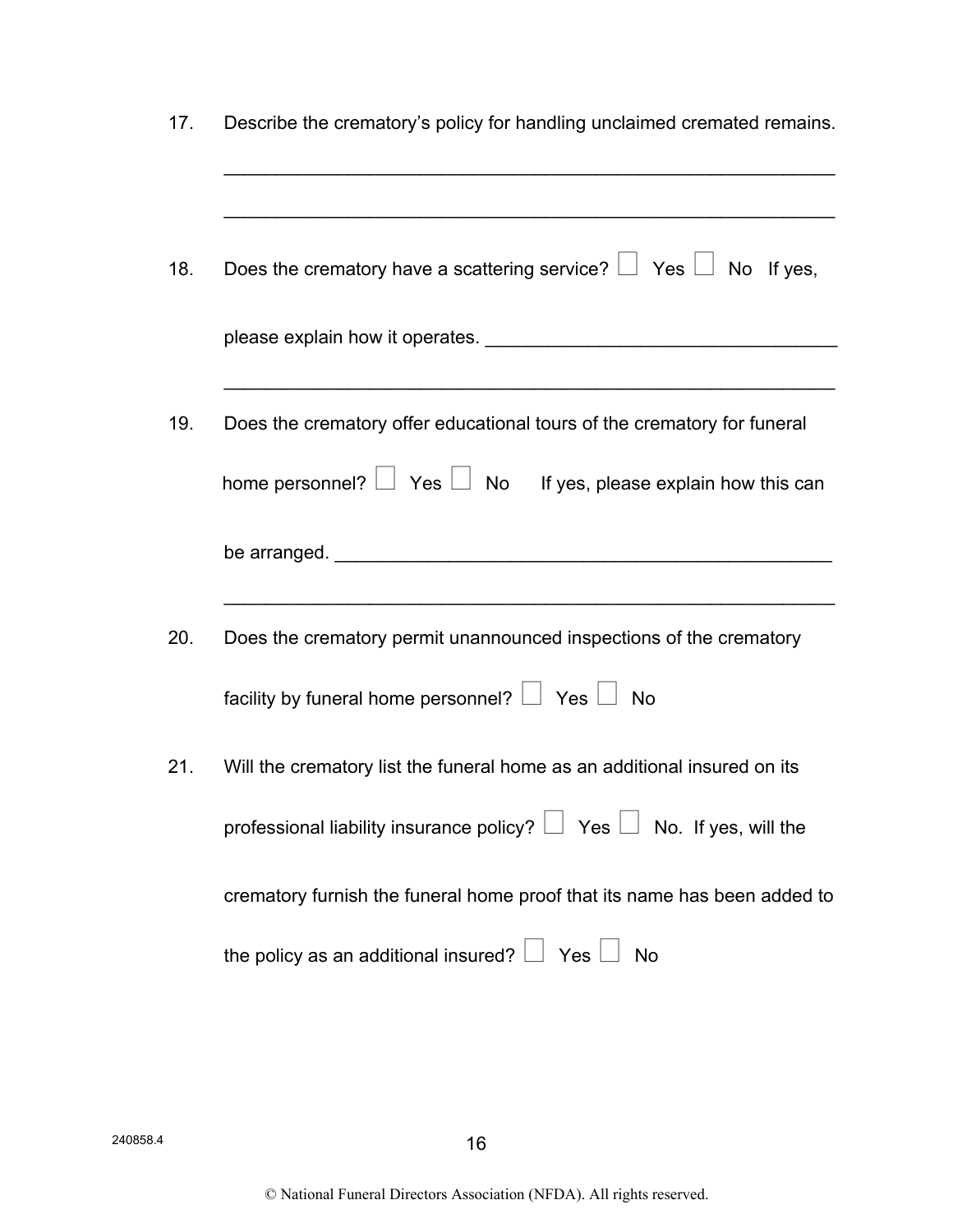### **IV. CREMATORY INSPECTION**

The final step in the crematory due diligence process is to conduct an unannounced inspection of the crematory during business hours. The unannounced inspection should be conducted at least once a year. If the crematory refuses to permit the inspection, it is strongly recommended that the funeral home switch its business to another crematory.

Funeral home personnel conducting the inspection should use a checklist to document their findings. A sample Crematory Inspection Checklist is found on page 17. If any problems are observed during the inspection, funeral home personnel should note it on the Checklist, raise those concerns in writing to the management of the crematory and make sure that the problem is remedied.

A new Checklist should be filled out for each inspection. As with all other documents, maintain a permanent copy of each Crematory Inspection Checklist in the cemetery due diligence file.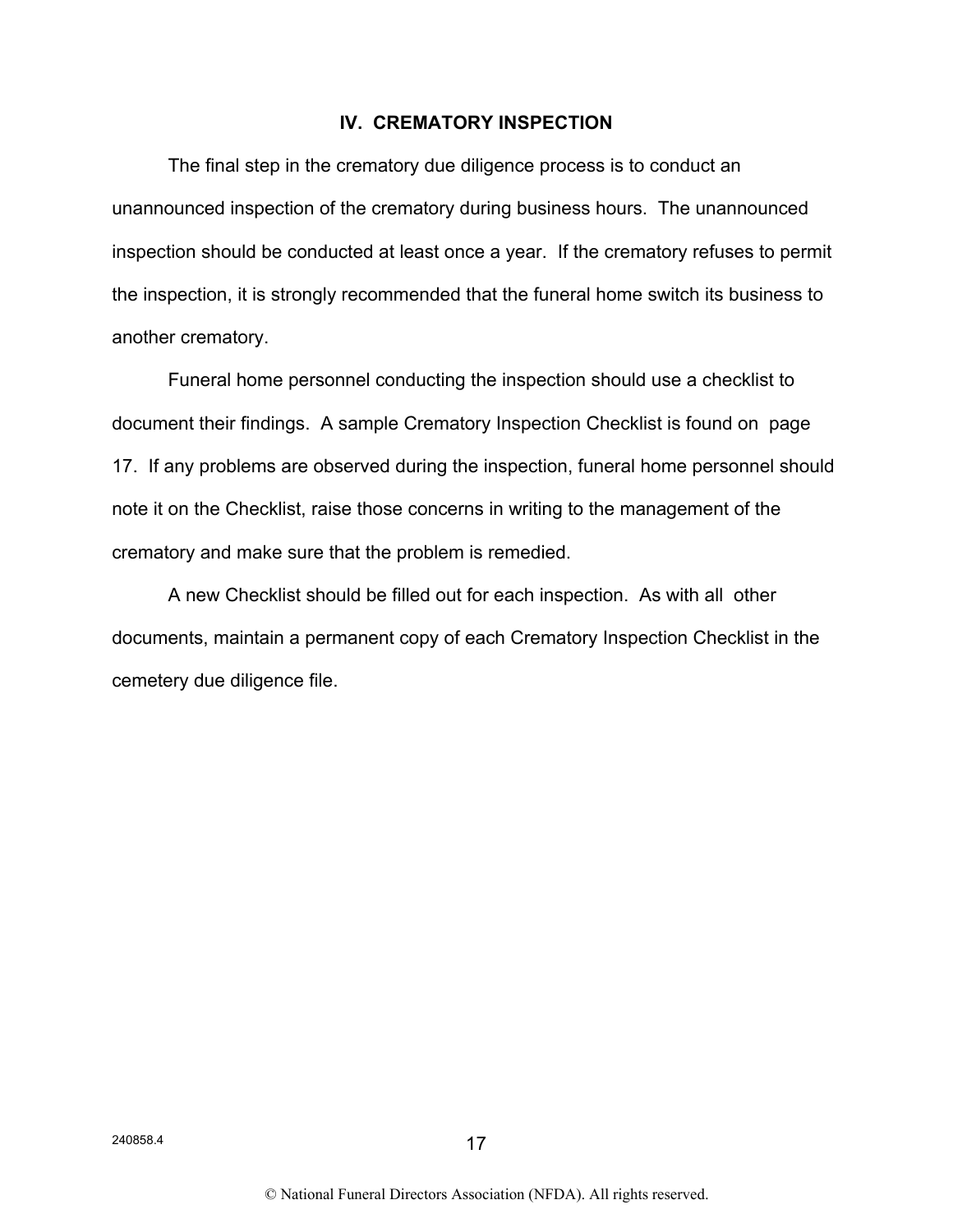# **CREMATORY INSPECTION CHECKLIST**

|    | Date and Time of Inspection: Date and Time of Inspection:                                                     |  |  |
|----|---------------------------------------------------------------------------------------------------------------|--|--|
|    | Name of Crematory Personnel Present During Inspection: Mame of Crematory Personnel Present During Inspection: |  |  |
|    |                                                                                                               |  |  |
| 1. | Does the crematory have its licenses and permits posted? $\Box$ Yes $\Box$ No.                                |  |  |
|    |                                                                                                               |  |  |
| 2. | Are crematory operators and employees dressed appropriately and conducting                                    |  |  |
|    | business in a professional manner? $\Box$ Yes $\Box$ No. Comment:                                             |  |  |
| 3. | Are the overall crematory facilities maintained in a neat, clean and orderly                                  |  |  |
|    |                                                                                                               |  |  |
| 4. | Are human remains that are awaiting cremation in the holding area or present                                  |  |  |
|    | elsewhere in the crematory covered up and handled in a respectful and dignified                               |  |  |
|    |                                                                                                               |  |  |
|    |                                                                                                               |  |  |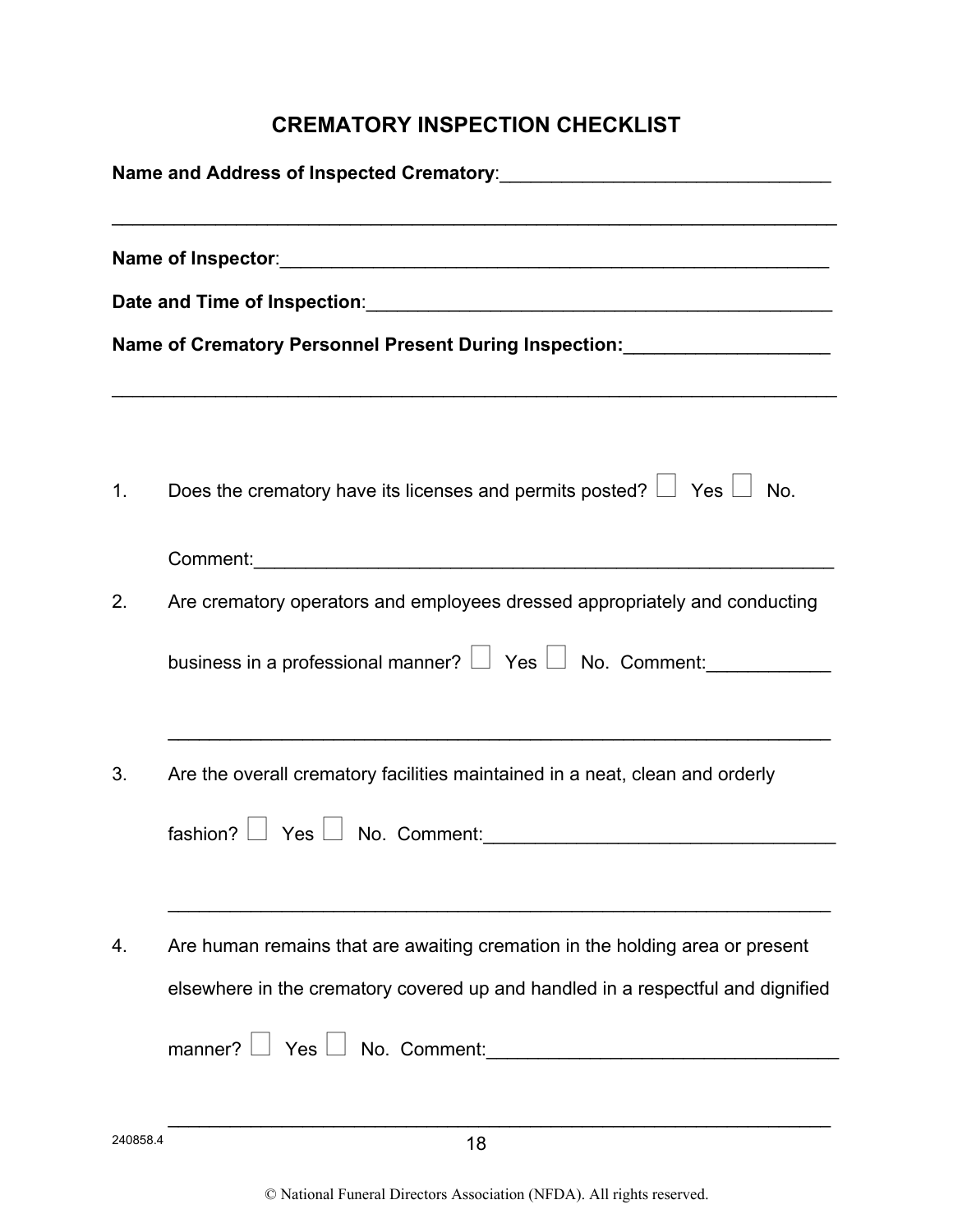| 5.  | Is there refrigeration equipment and is it operational? $\Box$ Yes $\Box$ No.         |
|-----|---------------------------------------------------------------------------------------|
|     |                                                                                       |
| 6.  | Is the retort operational? $\Box$ Yes $\Box$ No. Comment:                             |
| 7.  | Is the processing equipment clean, maintained and operational?                        |
|     |                                                                                       |
| 8.  | Is there an area for witnesses? $\Box$ Yes $\Box$ No. Comment: ______________________ |
| 9.  | Is the area for the witnesses clean and well maintained?                              |
|     | $Yes \perp No.$ Comment: $\_\_\_\_\_\_\_\_\_\_\_\_\_\_\_\_$                           |
| 10. | Is there a crematory log and is it up to date? $\Box$ Yes $\Box$ No.                  |
|     |                                                                                       |
| 11. | Is there an equipment maintenance schedule and is it up to date?                      |
|     | $Yes \perp No.$ Comment: $\_\_\_\_\_\_\_\_\_\_\_\_\_$                                 |
|     |                                                                                       |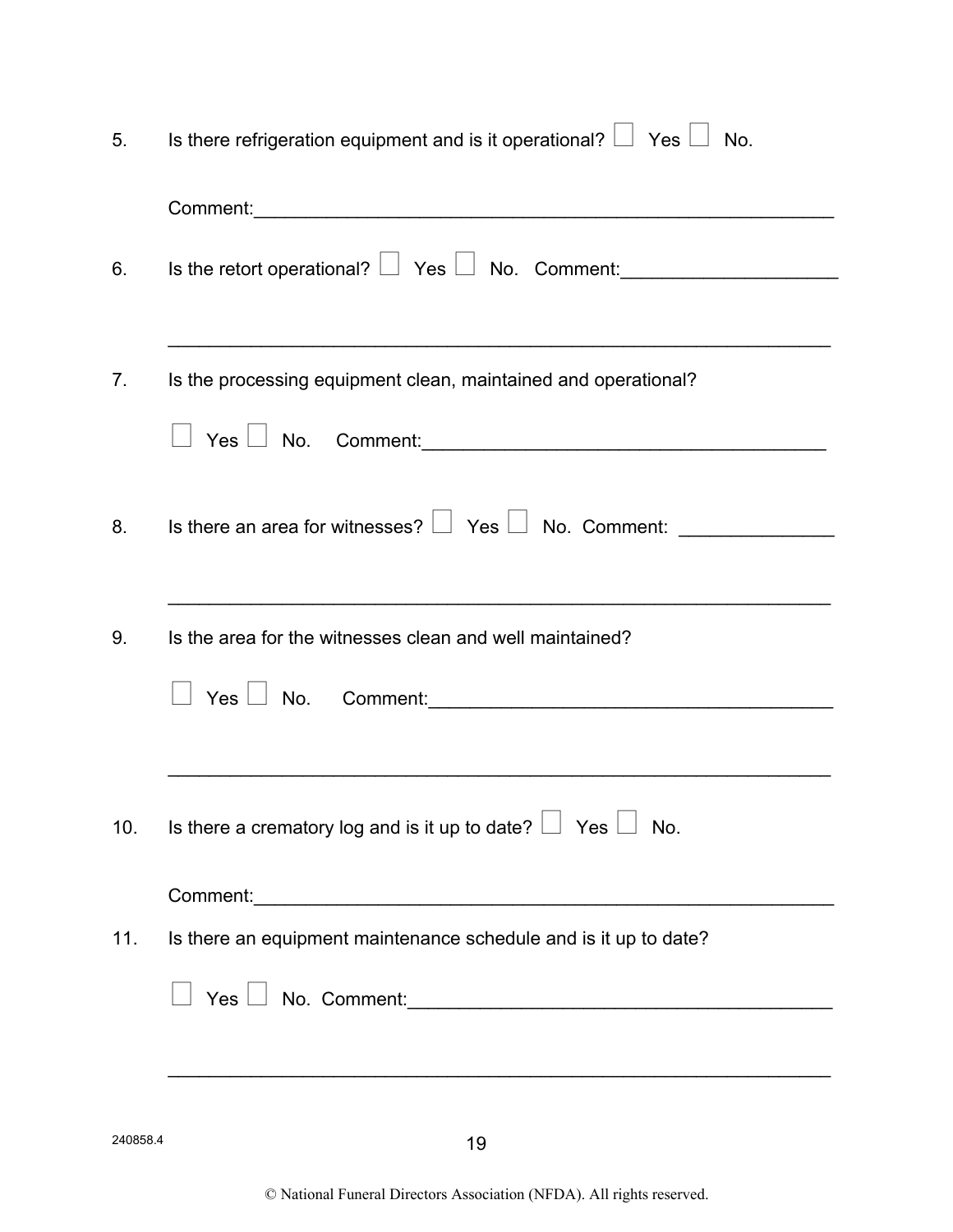| 12. | Is there an identification system in place by which human remains awaiting       |
|-----|----------------------------------------------------------------------------------|
|     | cremation, remains in the retort, cremated remains being processed and           |
|     | cremated remains in storage are all properly identified at all times?            |
|     |                                                                                  |
|     |                                                                                  |
| 13. | Is the storage area for cremated remains maintained in a clean, sanitary, and    |
|     |                                                                                  |
|     |                                                                                  |
| 14. | Is there a security/alarm system present in the crematory? $\Box$ Yes $\Box$ No. |
|     |                                                                                  |
| 15. | Is the crematory sufficiently staffed with crematory operators to monitor the    |
|     | cremations taking place? $\Box$ Yes $\Box$ No. Comment:                          |
|     |                                                                                  |
| 16. | Can you visibly detect any cremated remains, fragments or dust anywhere in the   |
|     | crematory? Ves No. Comment:                                                      |
|     |                                                                                  |
|     |                                                                                  |